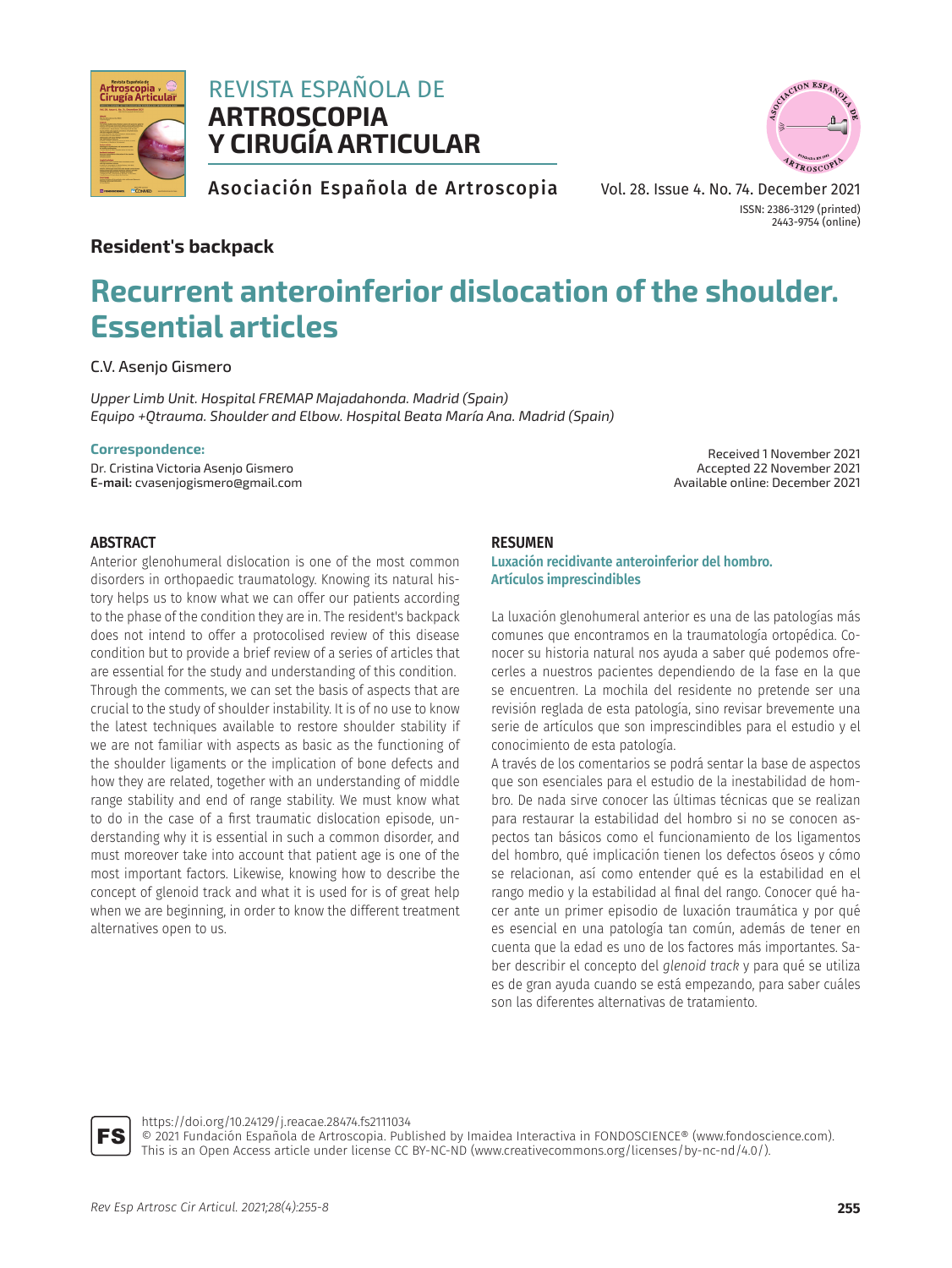#### **Introduction**

Anteroinferior glenohumeral dislocation is one of the most common disorders in orthopaedic traumatology. The prevalence of anterior glenohumeral instability in the general population is about 2%(1). Shoulder instability is most often found in individuals between adolescence and in their mid-thirties. The main problem following primary traumatic anterior shoulder dislocation is the high risk of recurrence, particularly in young patients<sup>(2)</sup>. Although in most cases the diagnosis and treatment may be relatively simple, the management of this disease condition continues to evolve with the aim of reducing the recurrence of episodes after a first traumatic anteroinferior shoulder dislocation.

In recommending the following articles we do not intend to offer a thorough review of this disorder but to recommend some publications that are essential for the study and knowledge of this condition, and to offer some short comments on what each article can contribute. Obviously, not all the aspects of the articles will be addressed —only the most important concepts which each of them can offer us.

#### **Itoigawa and Itoi, 2016(3)**

The first step in understanding this disorder is to be familiarised with some basic aspects of the anatomy and biomechanics of the shoulder ligaments. Many publications talk about the function of the shoulder ligaments, but the article by Yoshiaki Itoigawa and Eiji Itoi, entitled: "Anatomy of the capsulolabral complex and rotator interval related to glenohumeral instability" is an obligated review for understanding the anatomy and biomechanics of the shoulder ligaments. The article is easy to read, and based on a review of the literature, the authors describe the most relevant anatomical aspects in shoulder instability.

The glenoid *labrum* has three main functions in relation to the stability of the glenohumeral joint. Firstly, it doubles the anteroposterior depth of the glenoid cavity and deepens the concavity in the superoinferior plane. Secondly, the *labrum* increases the stability of the joint by incrementing the area of contact of the humeral head with the glenoid cavity. Thirdly, the *labrum* acts as a fibrocartilage anchoring for the glenohumeral ligaments.

The superior glenohumeral ligament (SGHL) has a dual origin: the direct fibres originate in the glenoid *labrum* and the oblique fibres do so in the supraglenoid tubercle. Only in the absence of the middle glenohumeral ligament (MGHL) does it fully originate in the glenoid *labrum*. The SGHL is involved in the stabilising mechanisms of the intraarticular portion of the tendon of the long head of the brachial biceps, and is moreover an important anterior and inferior stabiliser of the shoulder in adduction.

The MGHL originates in the *labrum* separate from or jointly with the SGHL, and its fibres mix with parts of the subscapularis tendon approximately 2 cm medial to its insertion in the lesser tuberosity. It is the most variable of the different glenohumeral ligaments. Its maximum tension is found in 45° abduction, 10° extension and external rotation, though it continues to exhibit significant tension in 90° abduction. The ligament therefore contributes to anterior stability, though to a variable extent.

The inferior glenohumeral ligament (IGHL) in turn is a hammock-shaped structure of the capsule that extends from the anteroinferior portion to the posteroinferior portion of the glenoid cavity. The anterior band of the IGHL extends along the middle portion of the anterior glenohumeral joint, and at 90º abduction and external rotation it restricts anterior and inferior movement of the humerus. This band, together with the *labrum*, is essential for anterior stability of the shoulder. The posterior band of the IGHL in turn extends from the 7 to 9 o'clock position at the posteroinferior glenoid margin to the 4 o'clock position in the head of the humerus. In the posterior loading position (shoulder in internal rotation and anterior flexion), the posterior band of the IGHL is the most important stabilising ligament, protecting from posterior dislocations. The posterior capsule, which contains this reinforcement, is relatively thin and its biomechanical performance is not as robust as that of the anterior capsule.

In conclusion, the stability of the shoulder depends on its position, and the capsule and ligament structures are the main stabilisers in situations of anteroinferior instability when the joint is positioned at the end of its range of motion, i.e., in 90º abduction and maximum external rotation.

#### **Burkhart and De Beer, 2000(4)**

Although the ligaments of the shoulder contribute to stability at the end of the range of motion, stability over the middle range is achieved thanks to the negative pressure in the joint, as well as the concavity-compression effect. This effect is altered in the presence of a bone defect, which is a key factor in recurrent dislocations.

Although now well known, in the history of this disease condition, the first mention of bone defects as a cause of instability took place in the year 2000 in the original article published by Stephen S. Burkhart and Joe F. De Beer, entitled: "Traumatic glenohumeral bone defects and their relationship to failure of arthroscopic Bankart repairs: significance of the inverted-pear glenoid and the humeral engaging Hill-Sachs lesion". These authors conducted a retrospective analysis of a series of 194 patients subjected to arthroscopic Bankart repair. The most relevant observation was that those patients with an important bone defect presented a 67% recurrence rate, which proves unacceptable for any type of procedure.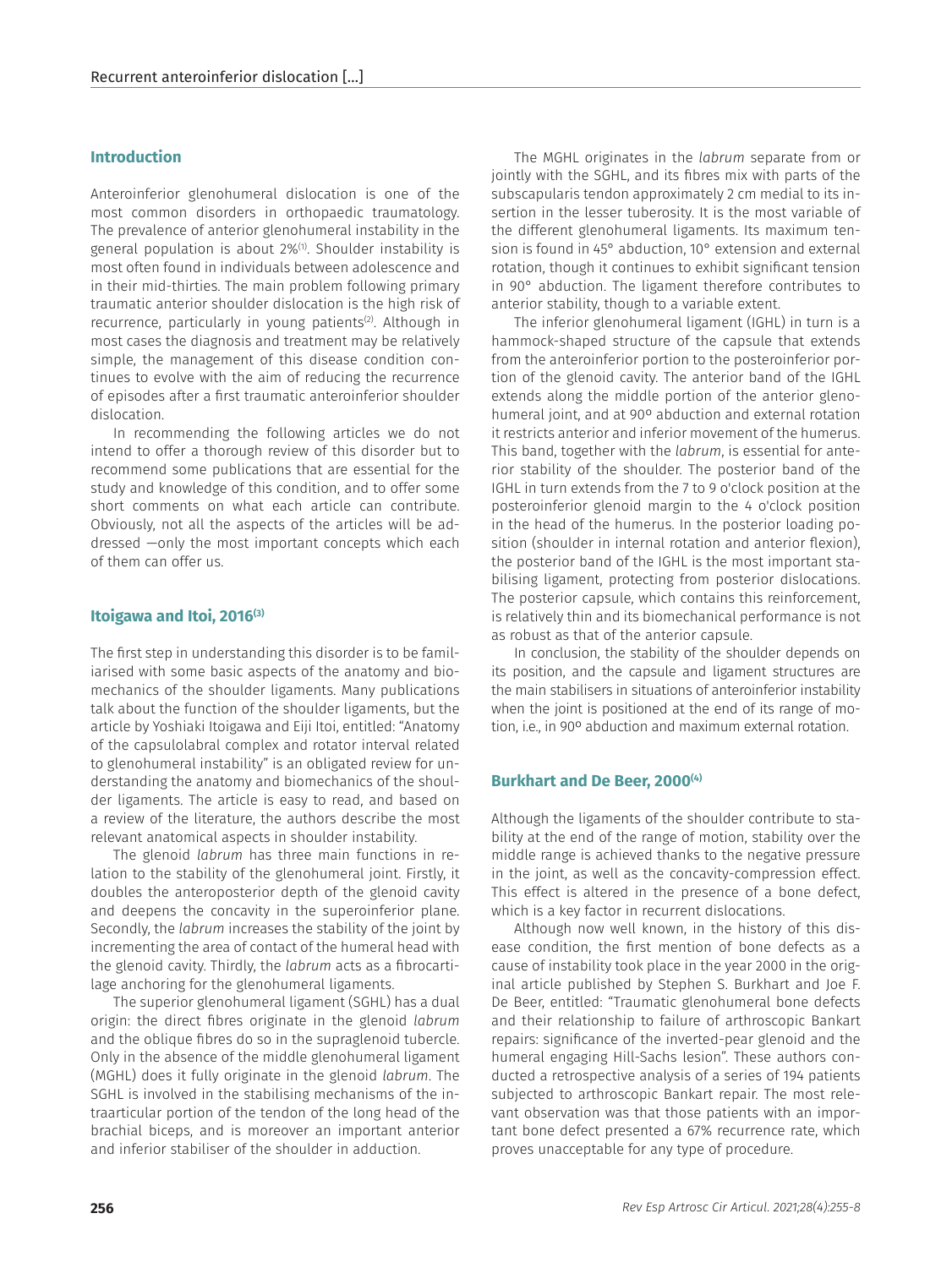This article introduced two concepts that have been the basis for advancement in the study of bone defects: "inverted pear" shape glenoid defects and engaging Hill-Sachs lesions. The "inverted pear" shape glenoid defects concept thus appeared for the first time —a circumstance occurring when the bone defect is so large that it inverts the natural form of the glenoid cavity, which is pear-shaped. Although more precise methods are currently used to measure glenoid defects<sup>(5)</sup>, the "inverted pear" concept is considered to be associated to defects larger than 21%. Another new concept was the engaging Hill-Sachs lesion versus the non-engaging lesion. This concept, which proved difficult to understand in the article, marked the starting point for defining what are now known as on-track and off-track lesions, which will be addressed further below. According to Burkhart, an engaging lesion is present when, on positioning the arm in maximum abduction and external rotation, the long axis of the Hill-Sachs defect lies parallel to the anterior margin of the glenoid cavity. It is worth carefully reading the seven conclusions of the mentioned article.

The review of the above two articles defines the anatomical factors that influence instability of the shoulder: the capsulolabral structures are important at the end of the range of motion, while bone defects affect the middle range.

#### **Hovelius** *et al.***, 2008(6)**

A key article for knowing the natural history of shoulder instability is the article published by Lennart Hovelius *et al*., entitled: "Non-operative treatment of primary anterior shoulder dislocation in patients forty years of age and younger. A prospective twenty five-year follow-up" . This was a prospective longitudinal study with a 25-year follow-up period involving 255 patients between 12-40 years of age who had suffered a first traumatic dislocation episode and had been treated on a conservative basis with different types of immobilisation. The overall findings of this study were that of the 229 shoulders included in the 25-year follow-up, 7% had experienced only one or two luxation or subluxation episodes; 27% had to be operated upon due to recurrent dislocations; 22% had suffered recurrent dislocations but had not been operated upon; and 43% had experienced no further episodes after the first dislocation. The authors found that the immobilisation time did not influence the risk of recurrence, as later also confirmed by other studies $(7)$ .

The main finding of this study is that the risk of recurrence after a first dislocation is inversely proportional to the age of the patient at the time of the first dislocation episode. Although Hovelius underscored that conservative management is required for the first episode, the study evidences that, after a first episode before the age of 20 years, most of the affected individuals will experience recurrent instability, and one-half will need surgery. In contrast, if the first episode occurs between 34-40 years of age, a full 80% of the patients will not suffer recurrent instability.

#### **Yamamoto** *et al***., 2007(8)**

In 2007, Nobuyuki Yamamoto *et al*., in their article entitled: "Contact between the glenoid and the humeral head in abduction, external rotation, and horizontal extension: a new concept of glenoid track", introduced the glenoid track concept. Although it initially had scant repercussion, this concept currently represents the way we understand how the bone defects are inter-related. The original study was conducted in cadavers, and as with many anatomical articles, it is rather dense to read —though this is a key element for understanding the article.

The glenoid track is the contact between the glenoid surface and the posterior zone of the humeral head in the different degrees of abduction (0°, 30° and 60° with respect to the scapular plane) and in maximum external rotation. The study describes the trajectory of the glenoid cavity over the posterior zone of the humeral head, extending from the inferior and medial zone of the humerus at 0° abduction to the superior and lateral zone at 60° abduction. Based on the calculations made, the authors established that in the cadaver, the glenoid track—i.e., the contact surface of the glenoid cavity with the posterior zone of the humeral head— is defined as the distance from the medial margin of the glenoid cavity to the medial margin of the fingerprint of the posterosuperior cuff in the greater tuberosity. They determined that this distance represents 84% of the surface of the glenoid cavity when abduction is 60°. Posteriorly, *in vivo* studies showed this percentage to be 83%, and this is the value taken for measuring the glenoid track. The formula for measuring the glenoid track is simple: the width of the glenoid cavity is multiplied by 0.83.

Following this description referred to how the bone components inter-relate, we can understand the concept of bipolar shoulder injuries, i.e., bone defects in the glenoid cavity and in the humeral head are intimately related and condition the prognosis of recurrence. Thus, Burkhart engaging and non-engaging lesions evolve towards Yamamoto on-track and off-track lesions.

#### **Di Giacomo, Itoy and Burkhart, 2014(9)**

Three great experts in shoulder instability joined to publish the article entitled: "Evolving concept of bipolar bone loss and the Hill-Sachs lesion: from 'engaging/non-engaging' lesion to 'on-track/off-track' lesion". This study, in